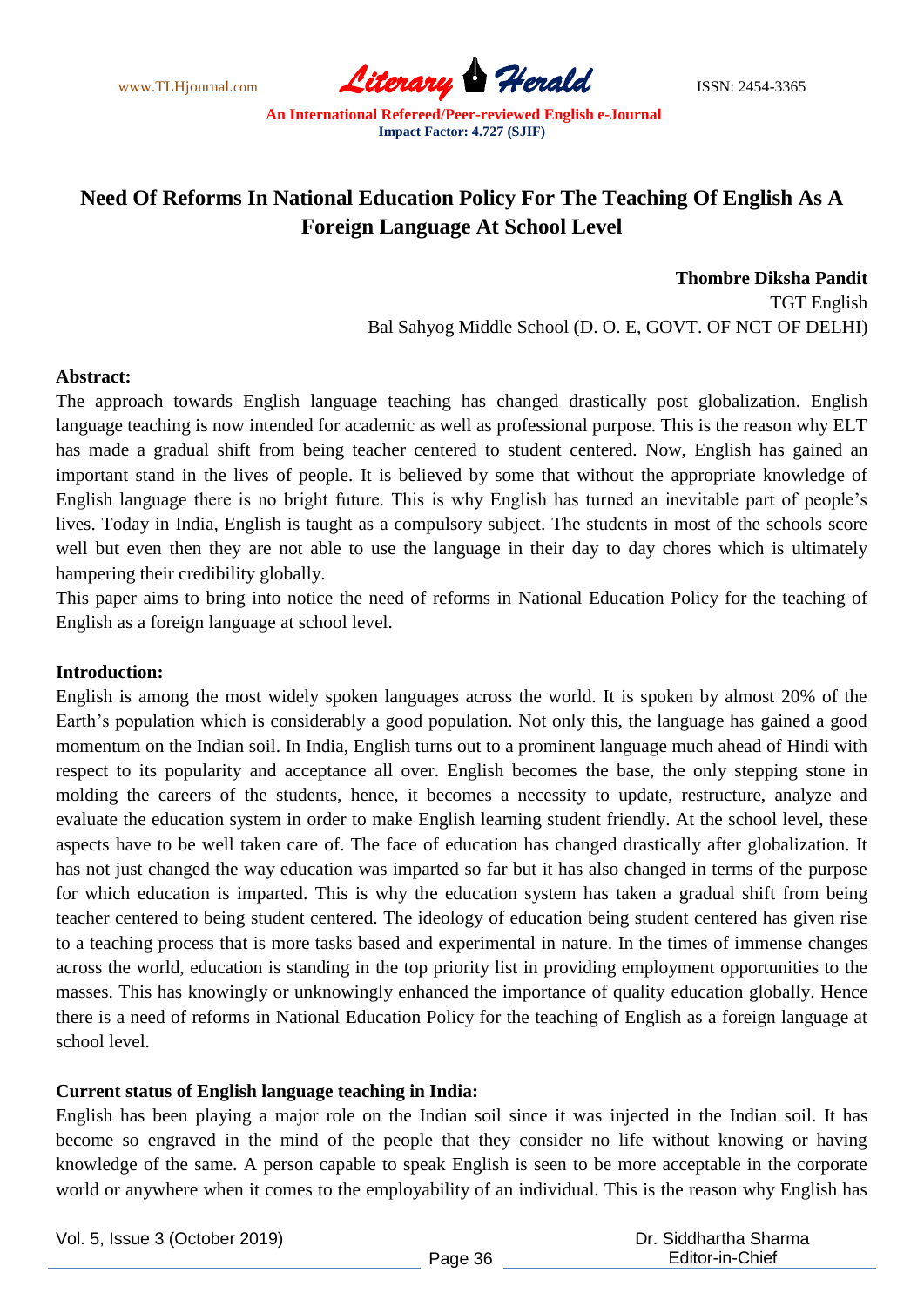www.TLHjournal.com **Literary Herald ISSN: 2454-3365** 

gained more importance in India now much more than what it was earlier. In India, English is taught as a compulsory language at school and undergraduate level now. Even after being in contact with English for such a long period, students are not able to apply the language in written or verbal communications. Such condition of the students actually questions the system of education in the country.

The main reason behind this is that the students deal with the subject only for acquiring good results in exam. They are least bothered about the language acquisition which takes a toll in their overall performance in the later part of their career. This is surely a matter of great concern for the Indian education system. Not just the students, the educators of English are bound to follow a set syllabus which is to be completed within a given time frame, which also affects the teaching learning process drastically. In India, the entire teaching is focused on syllabus, the fixed time frame to complete the syllabus. the prescribed texts and a set pattern of evaluation system, i.e. the exams.

# **Views of the teachers about the current status of English in majority of school students and the possible reasons behind it**:

During the course of gathering relevant inputs for the paper, important response was gathered from the teachers. Everyone was eager to present their opinion and they shared their relevant experience on the said topic with immense concern. The inputs received are as follows:

- 1. Majority of the students don't have clarity in the basics of English grammar.
- 2. The students of higher secondary classes were unable to frame simple sentences in English.
- 3. The teachers felt bounded due to the set syllabus and the restrictions of time frame.
- 4. The teachers other than the English teachers expressed their problem stating that their teaching outcomes were hampered due to the inability of the students to read and understand the English language as a whole.
- 5. Teachers expressed that the students without any English background were the most difficult to deal with.
- 6. Teachers expressed their requirement of getting exposure and trainings in teaching of English as a foreign language to the students coming from different language backgrounds.
- 7. Students were more interested in dealing with the English subject only during the exams and during the last minute study schedule.
- 8. The large classrooms with excess students hampered the language acquisition.
- 9. The students expected from the teachers to help them pass the exams. Very less were eager to aquire the language.
- 10. Majority of the student were least aware of the importance of acquiring the English language.

# **Reforms in National Education Policy for the teaching of English at school level:**

The committee for draft of National Education Policy, in a letter written as a forward to their draft submitted to Mr. Javedekar (the Honorable Minister of Human Resource Development, Government of India), writes, "We have tried to prepare a Policy, which to the best of our wisdom, will change the educational landscape so that we prepare our youth to meet the variety of present and future challenges. It has been a journey in which each one of the team members, both individually and collectively, have strived to cover the varied aspects of our country's large education scenario. The Policy is founded on the guiding goals of Access, Equity, Quality, Affordability and Accountability. We have looked at the sector in a single organic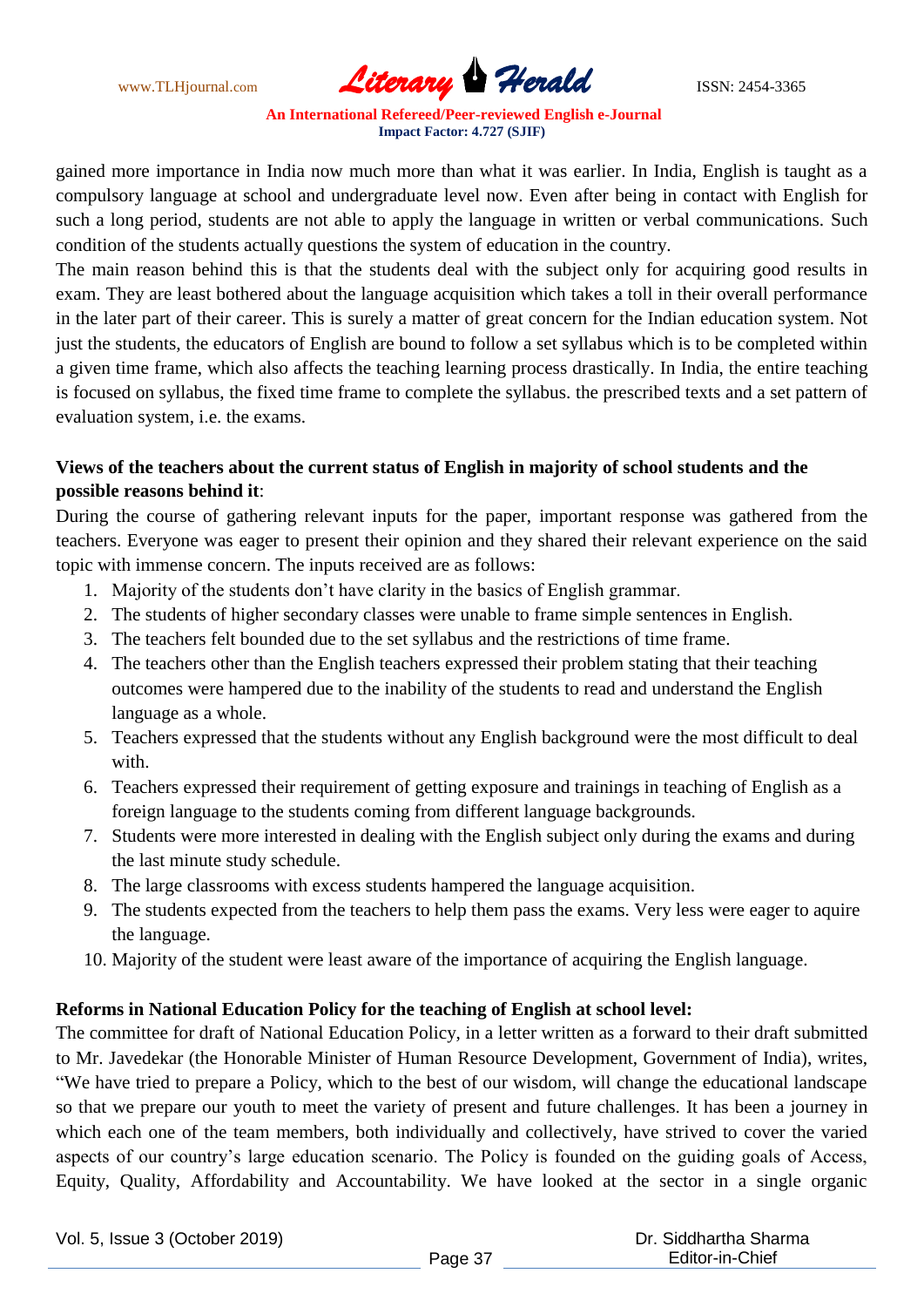www.TLHjournal.com **Literary Herald Herald** ISSN: 2454-3365

continuum from preschool to higher education and also touched on related sectors that form part of the larger picture."

The National Education Policy 2019 can play a very important role in changing the face of the present education system of India. It is already known and experienced by almost every other person that there are certain aspects of the Indian education system which need to go through thoroughly structured reforms. With reference to the topic of the paper, sincere and urgent reforms are awaited through the National Education Policy 2019 for the teaching of English as a foreign language at school levels. The following reforms can be made in the NEP 2019:

- 1. Absorbing teacher education and training must be aligned to the Common European Framework of Reference for Languages (CEFR). Teachers need to know about the CEFR. As a part of their continuous professional development, they should be given CEFR-related training to familiarize them with the CEFR and with appropriate approaches of teaching, learning and learning materials.
- 2. Training of teachers in TOEFL to be made mandatory for the teachers dealing with students from the very early age groups. The government can collaborate with the high standards of institutions responsible for maintaining the standards of English proficiency.
- 3. Increasing the engagement of students with English outside the classroom as a major part of the educational experience provided by the school. This can be achieved by means of strategies such as an increase in English language activities, programs and increased learning time.
- 4. Training of teachers at a regular interval to keep them updated with the current trends in teaching and learning methodologies, and the approaches to attain them.
- 5. Attention is to be paid to the up skilling of teachers in terms of their English proficiency and their knowledge of teaching.
- 6. English teachers must be trained to integrate information technology in English language teaching.
- 7. Relaxing the syllabus prescribed or the curriculum framed, and giving the teachers the monopoly to choose the syllabus and teaching methods to attain the specified level of language acquisition at different stages of a child's growth.
- 8. English should be made a compulsory language at all the stages of schooling and awareness should be created in the students and their parents about the need to aquire English language skill.
- 9. The Parent-School Engagement programs can be made mandatory. The main aim of this initiative is to encourage parents to be involved in their child's learning, achievements and potentials. Schools can be guided on how to engage parents to be more involved in school activities, while parents can be shown how to assist their child's learning at home.
- 10. Teach for India initiative can be launched to reduce the achievement gap between the rural and the urban schools, the private and the government schools. High performers from various backgrounds can be selected as role models to teach for two years in mainly rural areas by providing certain incentives.

# **Conclusion:**

Indeed, there is an urgent need of reforms in teaching of English as a foreign language in the schools of India and this can only be possible through the National Education Policy 2019. As it is a well known fact that English has already gained momentum at a global front, hence its importance becomes at the peak. The Indian students should be trained well enough to increase their credibility at a global level and for this the

Vol. 5, Issue 3 (October 2019)